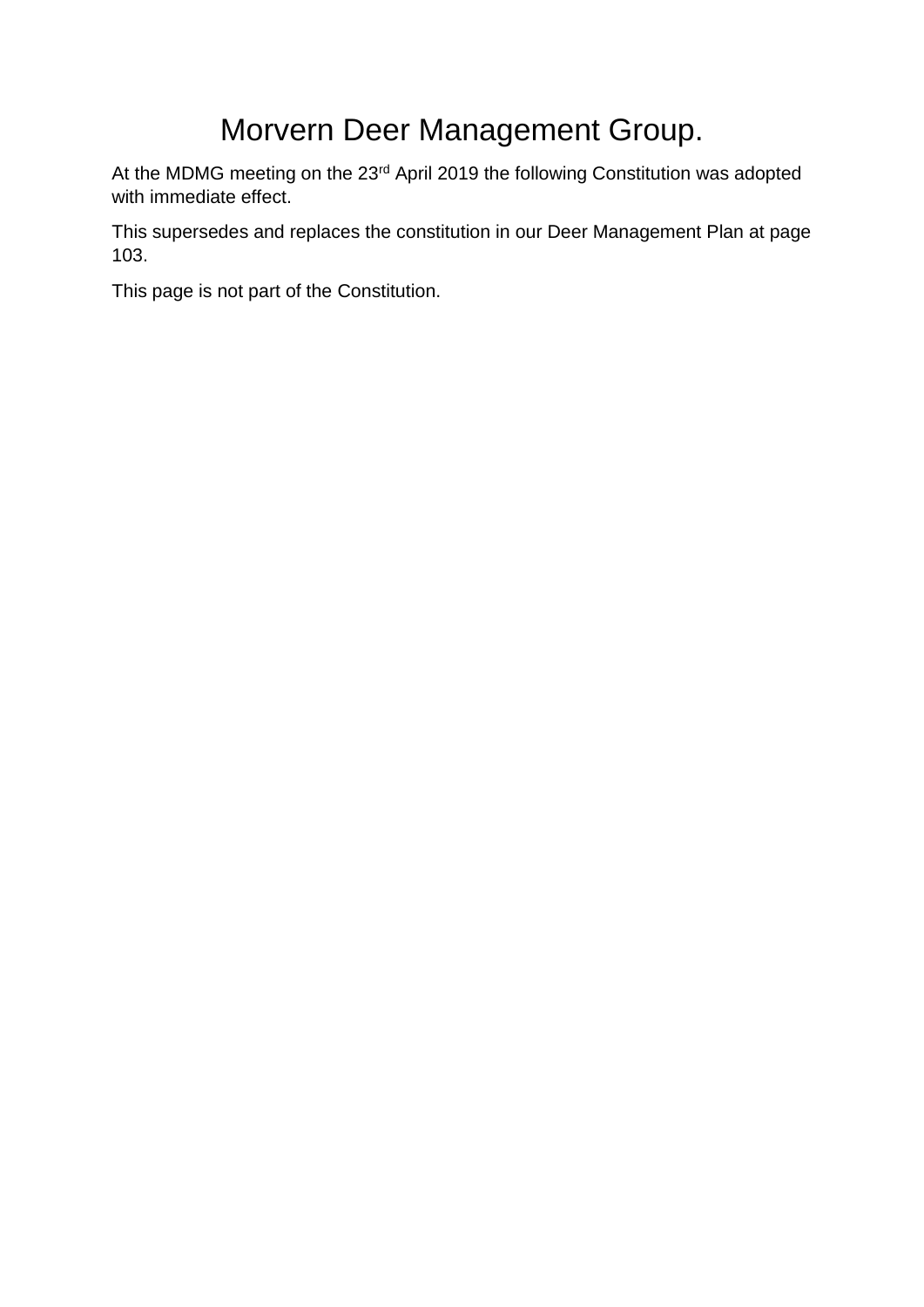## Appendix 1.

## MORVERN DEER MANAGEMENT GROUP CONSTITUTION

1. The group shall be known as the Morvern Deer Management Group (MDMG) and shall cover the whole area of the Morvern peninsula bounded by the A861 public road between Carnoch and Inversanda to the north and the sea on all other sides.

## 2. Functions and Objectives

The main objectives of the Group shall be ensuring the well-being of the deer population of Morvern, protecting the environment and biodiversity, and helping to achieve a sustainable and economically viable peninsula while taking account of the public interest and those of other stakeholders. With this in mind, the Functions of the Group shall be to work together under the Code of Practice on Deer Management, the ADMG Principles of Collaboration, the ADMG 'Benchmark', and the SNH 'Public Interest' to:

a. Work collaboratively to develop, operate and periodically review deer management plans for individual land holdings and a coordinated plan for the whole peninsula area under its control, focusing in particular on deer welfare, sustainable land use, and biodiversity.

b. Assist in resolving any differences in deer management objectives within the group area and collaborate with a view to agreeing on land holding and overall cull levels annually.

d. Encourage estate owners and members to keep such detailed records and carry out such practices as are required by statute and as are recommended from time to time by SNH Wildlife Operations and/or ADMG.

e. Act as a forum for discussion on deer management subjects and generally as a discussion group for neighbours within the peninsula, where issues can be raised and matters of dispute resolved.

f. Promote the activities of the MDMG, the ADMG and the principle of voluntary self-regulation of deer management activities, contributing to the legitimate public interest in deer and communication of deer management plans to the local community.

#### 3. Membership

Membership will be open to the owners of land holdings within the Morvern peninsula where the management of red deer is a continuing requirement, and to other people or bodies with a legitimate interest in the deer management of the MDMG area.

All members agree to comply with the Function and Objectives as stated in 2 above with proposed new members demonstrating compliance prior to being accepted as a member of the MDMG at which time their membership is to be ratified by the group at an AGM or EGM.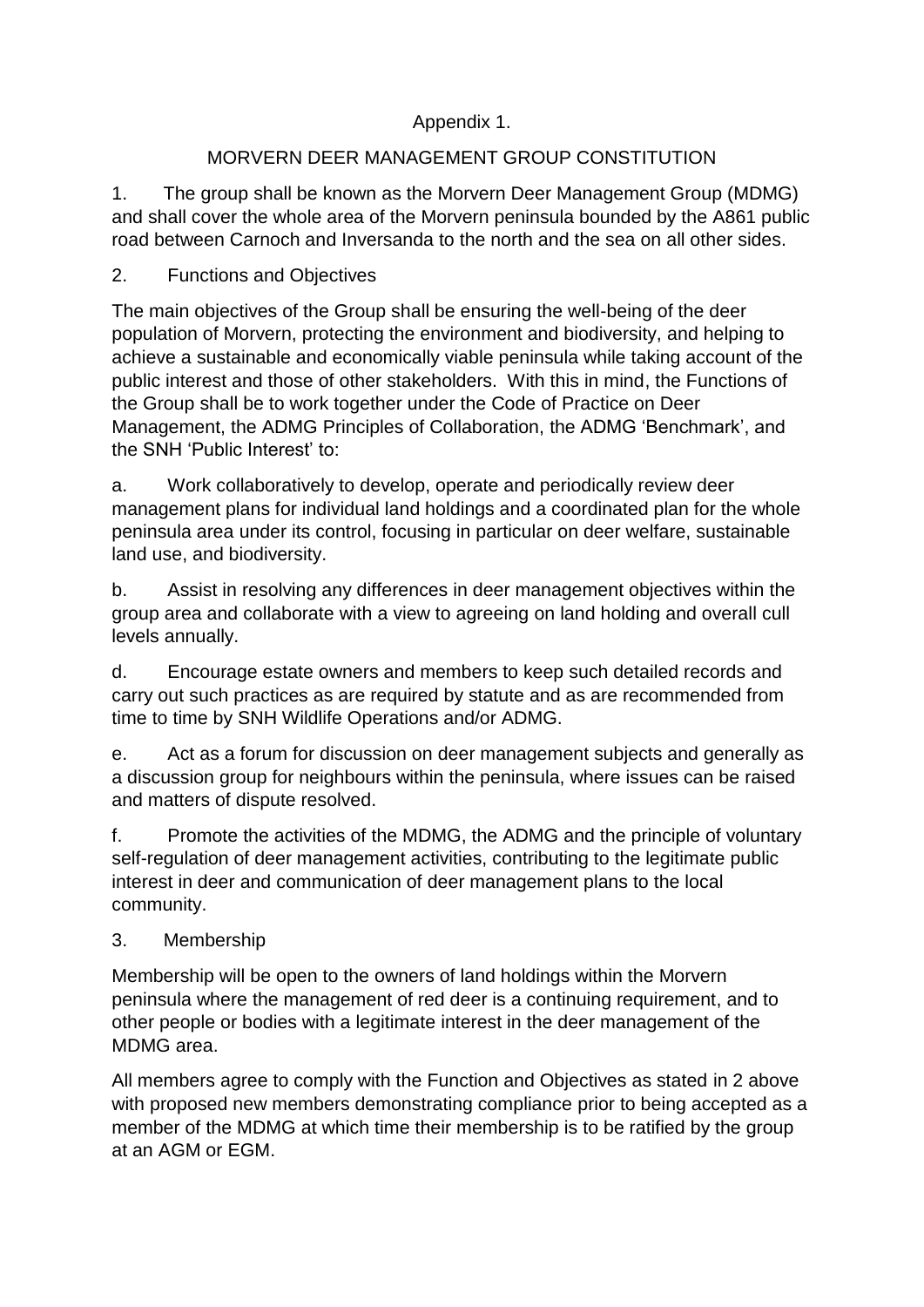#### 4. Operation of the Group

Voting Members - The group will consist of one nominated representative from each significant land holding with deer in the area, such agreed holdings generally exceeding 100 ha-, who will be a voting member of the group provided that the subscription for that landholding has been paid.

Observers and Associates - Non-voting Members, Landholdings, and associated bodies which have not paid subscriptions will be permitted to send a representative to participate in meetings but will not be permitted to vote. Meetings will be open to members of the public as observers.

The voting members will have a right to co-opt other people or bodies to be Associates of the group. This could include managers, stalkers and other individuals or representatives of groups with interests in deer management and other types of land use.

The group also have the power to invite other individuals to specific meetings where they feel this to be appropriate. In addition, representatives of SNH Wildlife Operations and the ADMG will be asked to attend in an advisory capacity.

#### 5. Officers

The officers shall be the Chairman, Vice-Chairman, Secretary /Treasurer, all of whom shall be elected at the Autumn or Spring meeting or at an EGM in the event of retirement between AGMs. Nominations for these appointments shall be proposed and seconded and, in the case of the Chairman and Vice-Chairman, nominations and nominees shall be from among the voting members.

The term of office for each position will be three years and office holders shall serve no more than two three-year terms consecutively in any one office. All officers shall be unremunerated except for the reimbursement of reasonable expenses on MDMG business against submission of receipts.

The responsibilities of the officers shall be:

Chairman – to conduct meetings to ensure that issues are fully discussed and decisions documented; to ensure that members receive necessary information; lead communications with the local community and political representatives, represent MDMG with the ADMG and contribute to policy development, facilitate resolution of disagreements between members

Vice - Chairman – support the Chairman and deputise where necessary, assume some of the duties of the Chairman as required

Secretary - schedule meetings; issue meeting notices, agendas and papers; keep minutes; keep members informed of ADMG and other developments; coordinate the updating of deer management plans; obtain, consolidate and disseminate cull statistics; arrange an annual deer count;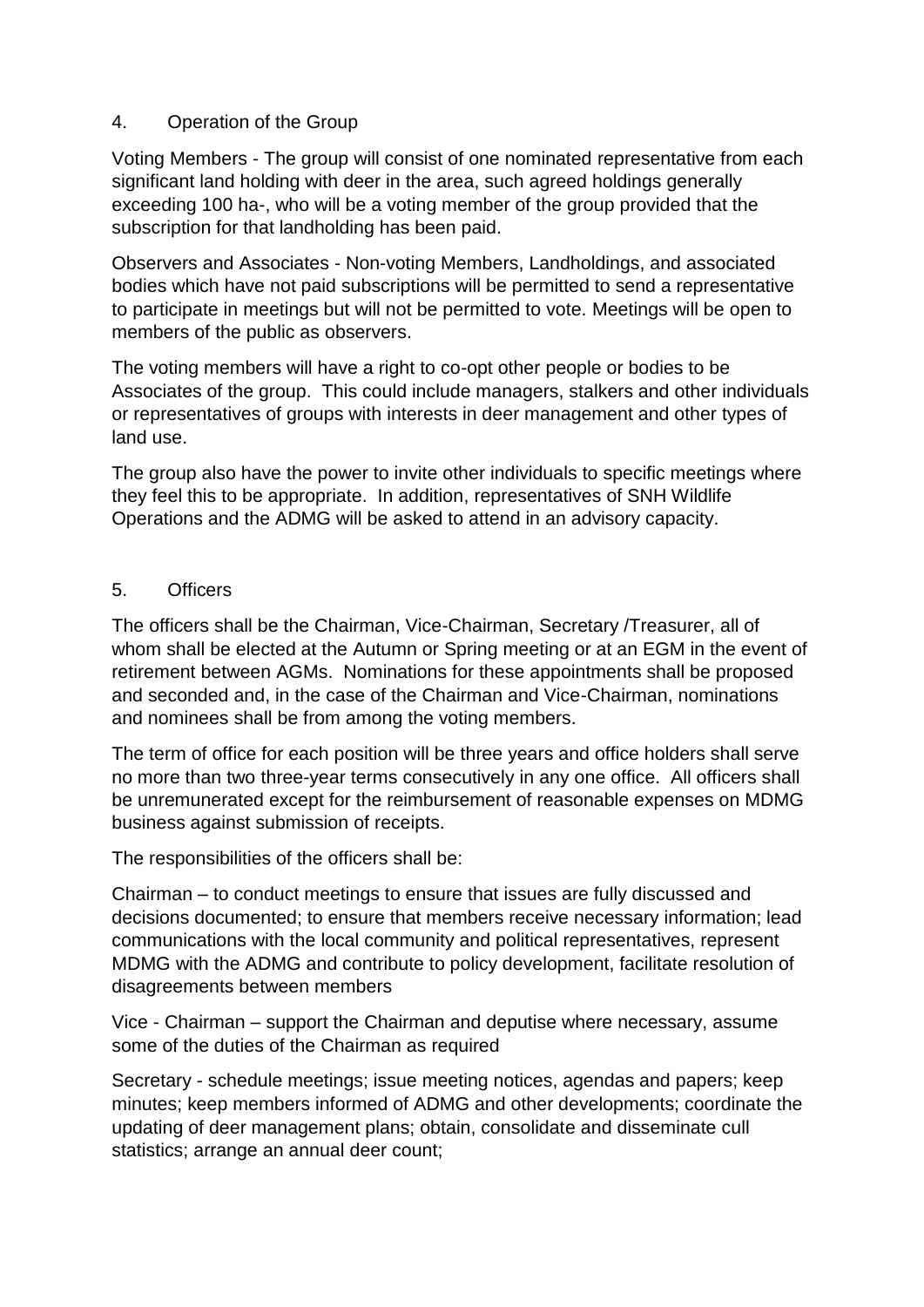Treasurer - Control expenditure and subscriptions to ensure the MDMG remains solvent; arrange the preparation of annual accounts; and recommend the annual funding and subscription level and arrange collection of subscriptions. The treasurer will present the annual accounts at the AGM.

6. Meetings

Notice for the AGM, Ordinary Meetings and any EGM will be as stated below unless a majority of members agree to waive the right to notice.

a. Annual General Meeting

The Annual General Meeting (AGM) of the group should be held once a year soon after the stag stalking season and attendance may be restricted to voting members or their proxies. It will be followed on the same day by the autumn ordinary meeting.

Written notice of the time, date and place of the AGM should be sent by post or email with suitable notice and in any case not less than 4 weeks before the meeting. This notice should also detail the items to be included on the agenda, together with a list of the current voting members and their proxies and non-voting members. Business not on the agenda can be taken at the discretion of the chairman.

Co-options shall be subject to re-election at the AGM.

The Secretary/Treasurer shall present the accounts for the preceding year, propose the level of funding and subscriptions for the coming year (see para 10 below), and dates for ordinary meetings in the next year and for the next AGM for approval at the AGM.

b. Ordinary Meetings for Business

The MDMG will meet a minimum of twice per year generally,

Autumn meeting –soon after the stag season on the same day as and following the AGM.

Spring meeting- during Easter Week

Written notice should be given a minimum of 4 weeks in advance and generally at the preceding meeting. The meeting should where possible be held within the MDMG area. The agenda for the meeting and any relevant papers will be issued by post or email at least two weeks in advance of the meeting.

c. Extraordinary General Meeting

Extraordinary General Meetings (EGM) shall be held upon the chairman's decision or upon requisition in writing to the chairman or secretary signed by at least onequarter of the voting members. Notice of EGMs shall be as for AGMs. Attendance may be restricted to voting members or their proxies.

7. Voting

The voting members of the group shall have one vote each. In the case of an even vote, the proposal or motion shall not be approved.